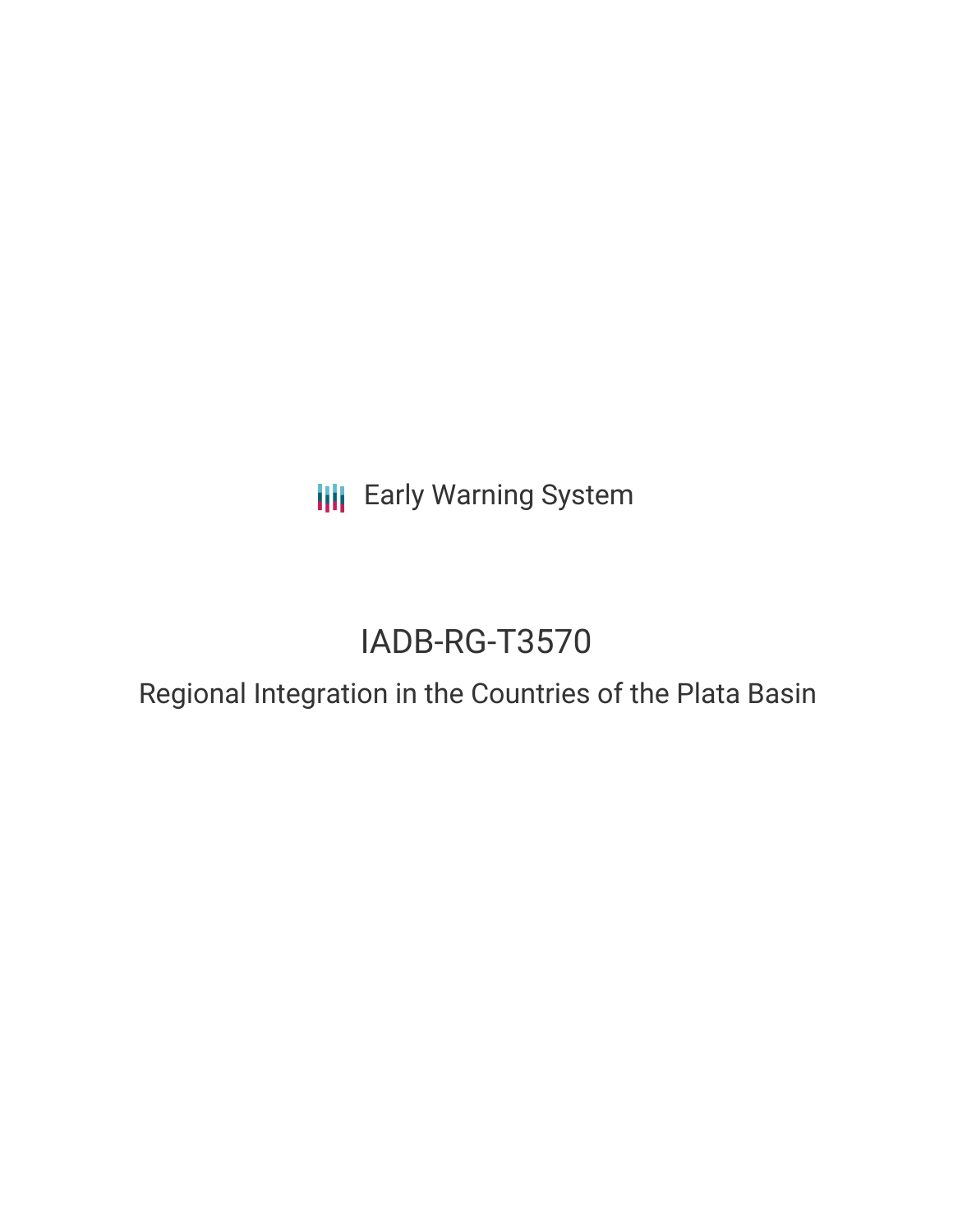

### **Quick Facts**

| <b>Countries</b>               | Argentina, Bolivia, Brazil, Paraguay, Uruguay |
|--------------------------------|-----------------------------------------------|
| <b>Financial Institutions</b>  | Inter-American Development Bank (IADB)        |
| <b>Status</b>                  | Approved                                      |
| <b>Bank Risk Rating</b>        | C                                             |
| <b>Borrower</b>                | Regional                                      |
| <b>Sectors</b>                 | Law and Government, Technical Cooperation     |
| <b>Investment Type(s)</b>      | Grant                                         |
| <b>Investment Amount (USD)</b> | $$0.30$ million                               |
|                                |                                               |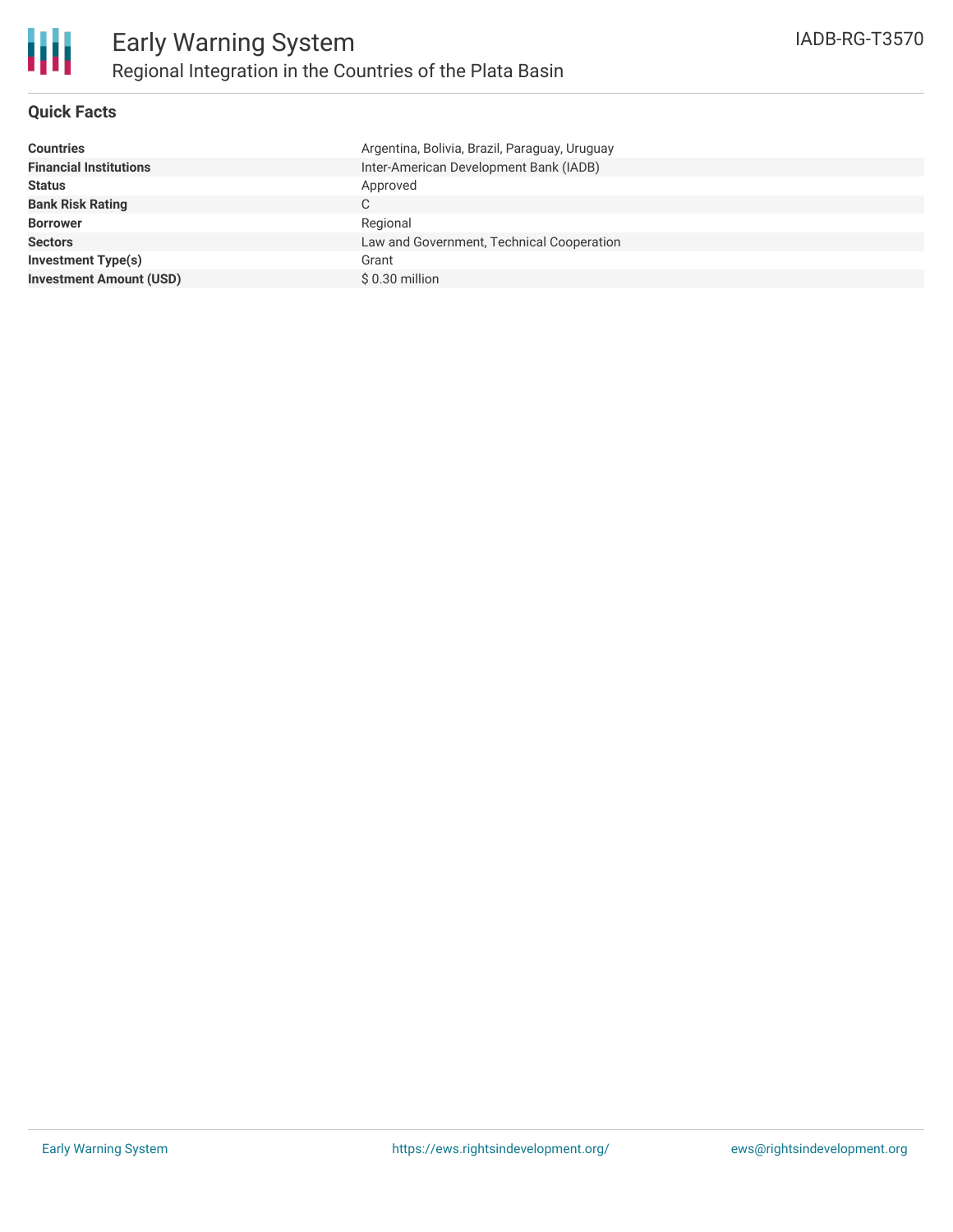

#### **Project Description**

a) Contribute to the development of border areas, twin cities and other possible regional integration poles in the five countries of the Plata Basin; b) Generate and systematize basic information that maximizes the impact of interventions in border areas; and c) Support the identification and prioritization of regional integration projects, which can be financed by the institutions individually or co-financed.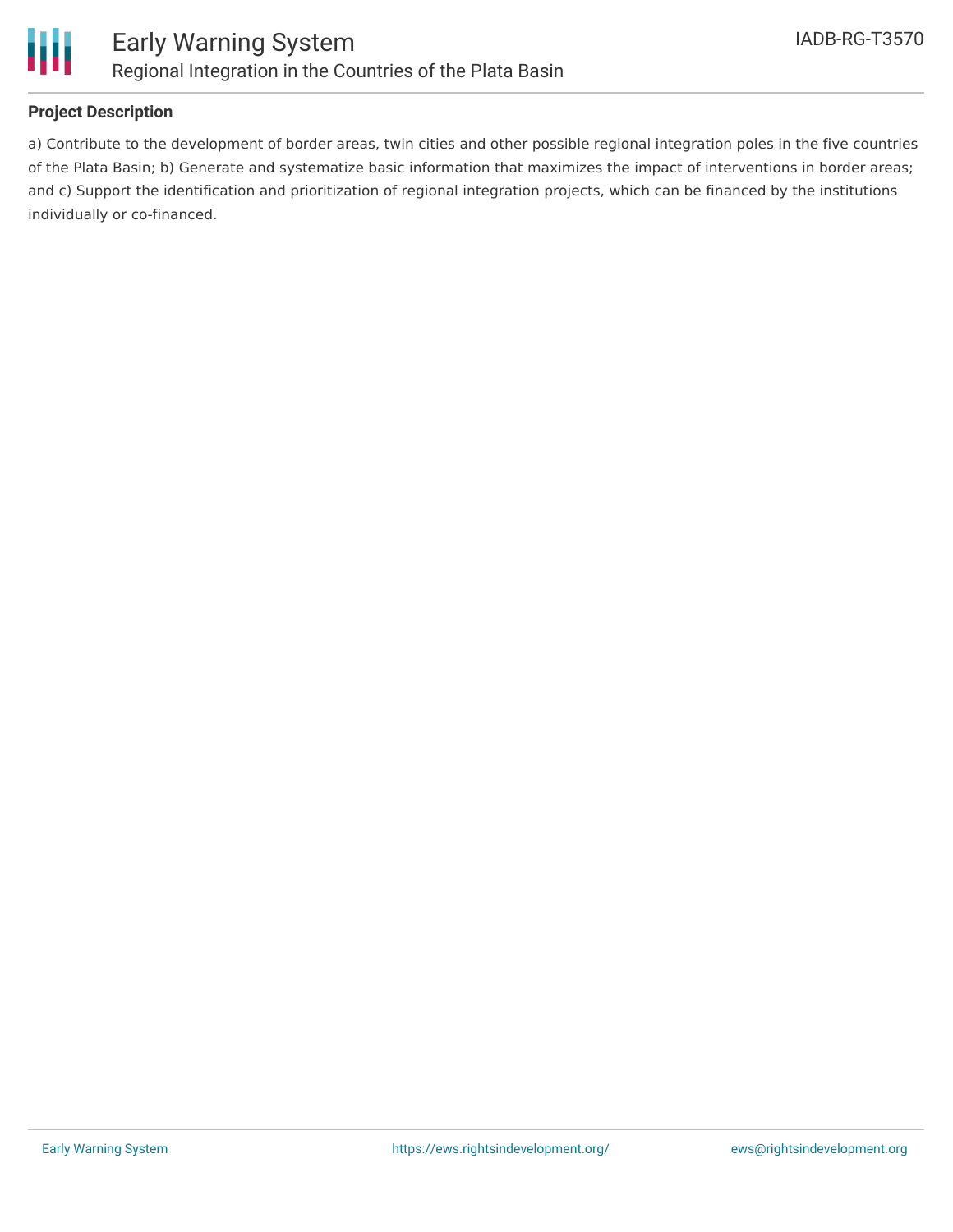

#### **Investment Description**

• Inter-American Development Bank (IADB)